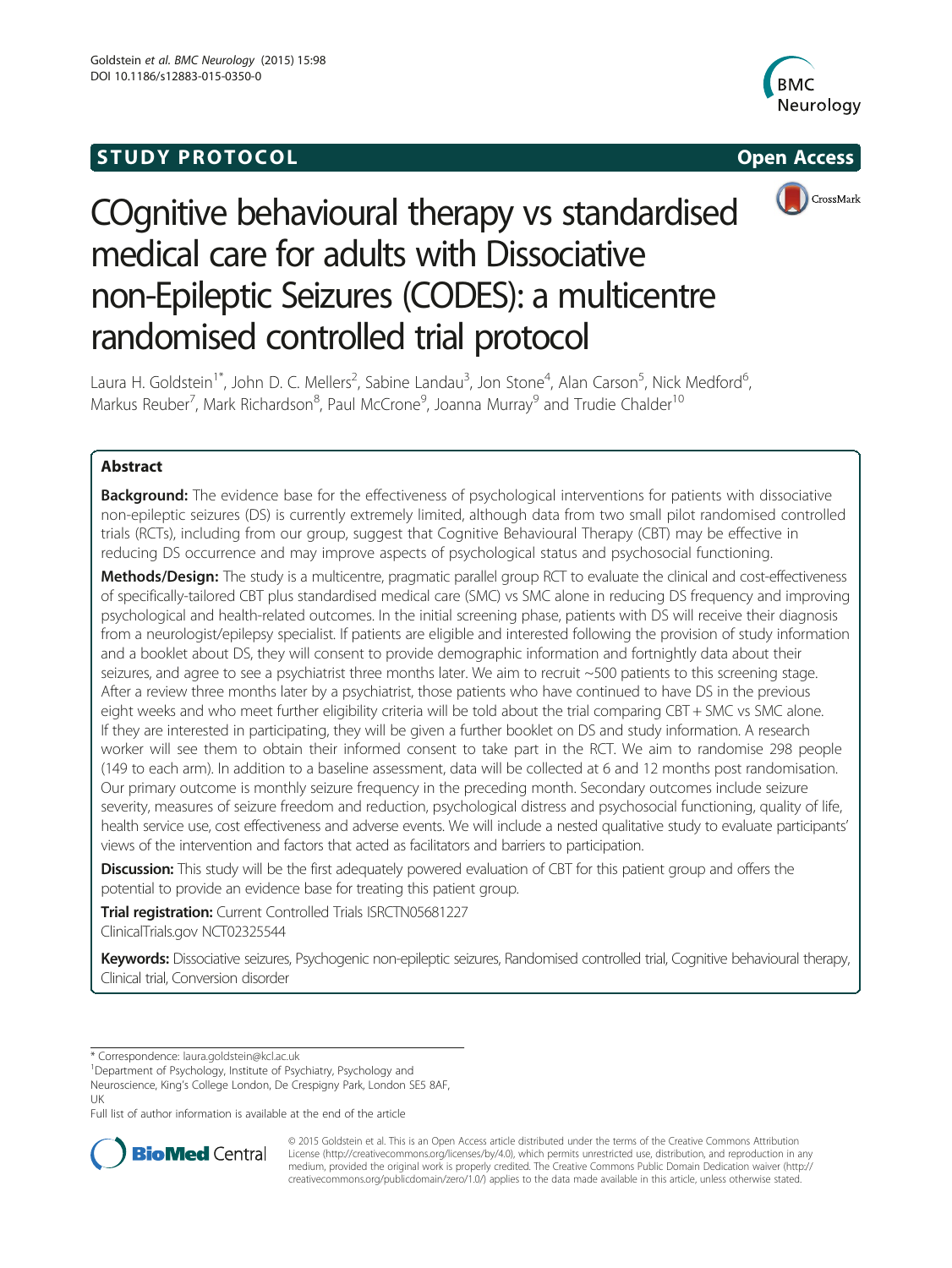#### Background

Dissociative seizures (DS) superficially resemble epileptic seizures or syncope but are not associated with ictal electroencephalographic (EEG) discharges. They are episodes of impaired self-control associated with a range of motor, sensory, and mental manifestations. They are one of the three common causes of Transient Loss of Consciousness [\[1](#page-11-0)]. Other names for these phenomena include 'psychogenic non-epileptic seizures', 'Non-Epileptic Attack Disorder' (NEAD), 'non-epileptic seizures', 'functional seizures'and the more pejorative 'pseudoseizures', to name but a few. Approximately 12-20 % of patients seen in epilepsy clinics may have DS [\[2](#page-11-0)] and such patients present a diagnostic and management challenge. Recent incidence estimates are 4.9/100,000/year [[3\]](#page-11-0). Patients may previously have been misdiagnosed and treated for epilepsy; arrival at the correct diagnosis may take many years [[4\]](#page-11-0). Long-term outcome (chronic disability and welfare dependence) has been noted to be poor in about 70 % of patients [\[5\]](#page-11-0). The vast majority of patients with DS are thought to have symptoms that are not deliberately generated. Therefore, they would receive diagnoses of somatoform disorder, conversion disorder, functional neurological symptom disorder or dissociative disorder under current classification systems [\[6](#page-11-0)–[8](#page-11-0)].

DS are associated with high rates of psychiatric comorbidity (e.g. anxiety, depression, maladaptive personality traits and post-traumatic stress disorder) (e.g. [\[9\]](#page-11-0)). Patients with DS are also vulnerable to other functional somatic symptoms such as chronic pain or other functional neurological symptoms [\[10](#page-11-0)] and have a slightly raised risk of non-seizure-related mortality [[11](#page-11-0)]. They may undergo unnecessary, costly and potentially harmful tests and interventions and may sustain injuries during their seizures. Quality of life (QoL) is lower than in patients with epilepsy (e.g. [\[12](#page-11-0)]) and QoL correlates with depression and somatic symptoms. Patients' lifestyles can be severely restricted through fear of having seizures and high levels of avoidance behaviour [\[13,](#page-11-0) [14](#page-12-0)]. Patients may be taking anti-epileptic drugs (AEDs) unnecessarily, with associated risks for women of childbearing age. A US study [[15](#page-12-0)] evaluated the six-year cost pre-diagnosis to be in excess of \$25,000/patient (approximately  $\epsilon$ 23,587) and US lifetime costs were estimated at \$110–920 m (approximately  $(\text{\textsterling}103.8-868 \text{ m})$ . In Ireland, [[16](#page-12-0)] the average annual cost per person with undiagnosed DS was calculated to be  $€5429.30$  (i.e. approximately \$5755), assuming that the average time taken to reach a diagnosis was five years. After correct diagnosis, a reduction in medical service use with attendant cost reductions may follow (e.g., [[17](#page-12-0), [18\]](#page-12-0)).

Whilst psychotherapy is currently viewed as the treatment of choice [\[19\]](#page-12-0), the evidence for its effectiveness is extremely limited [\[20](#page-12-0)–[23\]](#page-12-0). The limited evidence to

support the use of psychotherapy for patients with DS has come from a number of small uncontrolled studies and pilot RCTs [\[24, 25](#page-12-0)] which suggest the potential efficacy of Cognitive Behavioural Therapy (CBT). Our group's manualised CBT treatment for DS has, in a pilot RCT [[24](#page-12-0)], shown the potential to reduce DS frequency compared to standard medical care. In that study, 66 patients with DS were randomized to receive either CBT (plus standard medical care) or standard medical care alone. The primary outcome was seizure frequency at end of treatment and at 6-month follow-up. In an intention-totreat analysis, seizure reduction following CBT was superior at treatment end (group x time interaction  $p \lt 0.0001$ ). At follow-up, there was a trend for the CBT group to be more likely to have experienced 3 months of seizure freedom (odds ratio 3.125,  $p = 0.086$ ). Both treatments led to some improvement in psychosocial functioning.

The lack of a clear evidence base is reflected in the extremely variable care provision for DS patients in the UK, with currently no rational basis on which to decide whether psychotherapy and which type should be recommended for this patient group. A survey of UK healthcare professionals working with DS patients reflected this variability in that only one third of respondents indicated that they could refer all their patients for psychotherapy, while clinicians' knowledge of what type (s) of psychotherapy might be available and where was also mixed [\[19\]](#page-12-0). One third of respondents indicated that fewer than half their patients would be offered ≥1 psychotherapy session. Despite an increasing acknowledgement of the interface between neurology and psychiatry, neuropsychiatry care pathways are relatively under-developed [\[26\]](#page-12-0). Indeed, there is variable involvement of psychiatrists and psychologists in the assessment and management of DS patients. This is despite increased recognition that neuropsychiatric disorders, such as DS, may cause distress to patients and their carers, disability, burden and loss of productivity [[26](#page-12-0)]. More evidence would contribute to national and local discussions about what treatments should be provided for patients with DS patients.

Our study follows MRC Guidelines for complex interventions [[27](#page-12-0)]. We have already completed a proof of principle RCT and obtained preliminary evidence of efficacy [[24](#page-12-0)]. Thus, the next step is to evaluate the clinical and cost effectiveness of our intervention and assess its generalisability in an adequately powered, pragmatic, multi-centre RCT.

#### Aims and objectives

The overall aim of the CODES Trial is to evaluate the clinical and cost effectiveness of specifically adapted CBT (plus Standardised Medical Care-SMC) in comparison to SMC alone for outpatients with DS, within a pragmatic, multi-centre RCT.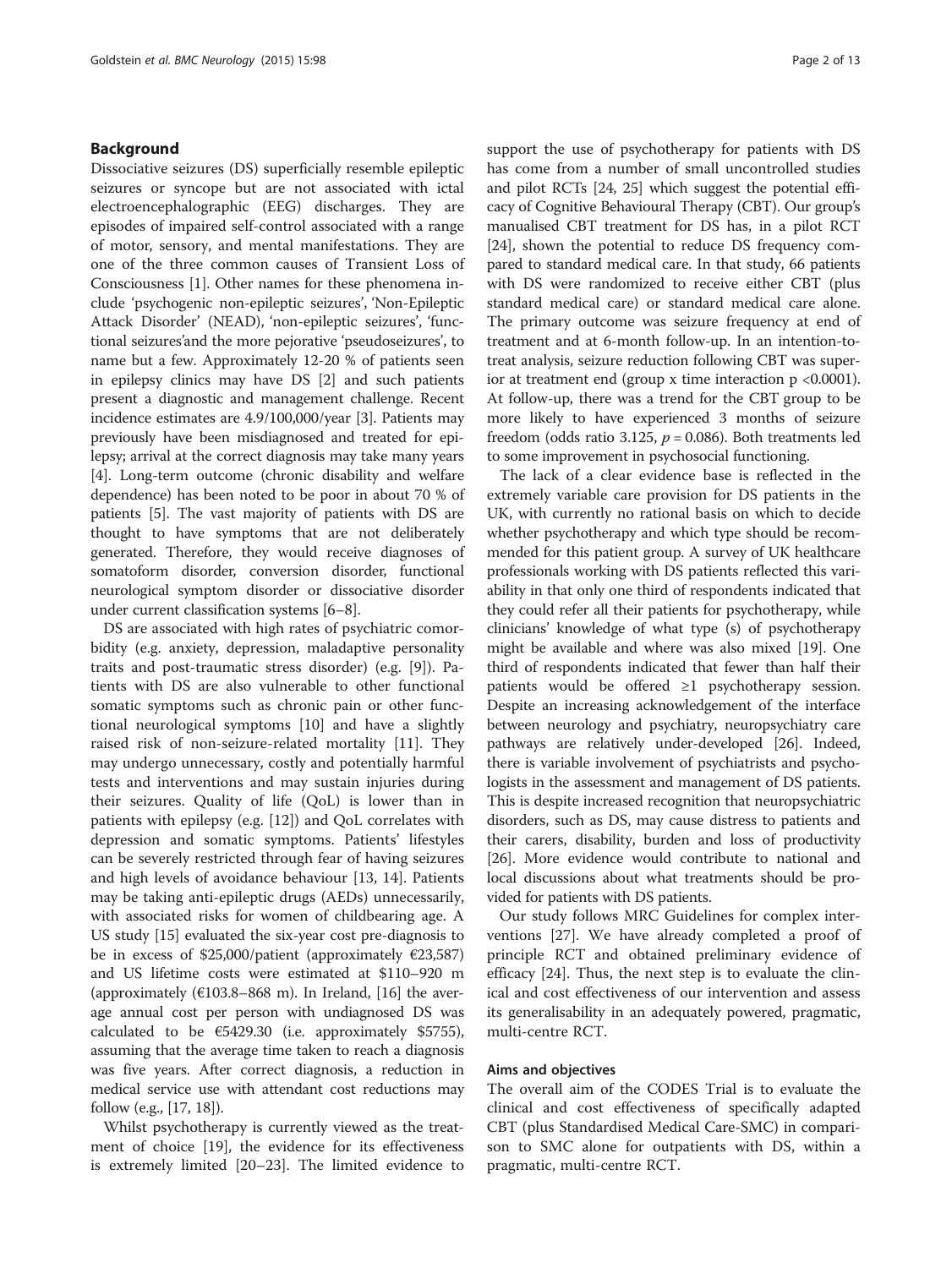Our primary objective is to evaluate the effectiveness of CBT (plus SMC) compared to SMC alone in reducing DS frequency (our primary outcome) at 12 months post randomisation.

Our secondary objectives are to evaluate:

- 1) the effectiveness of CBT plus SMC compared to SMC alone in reducing subjective DS severity and disability and promoting seizure freedom, healthrelated quality of life, and psychosocial and psychological well-being at 12 months post randomisation;
- 2) the effectiveness of CBT plus SMC compared to SMC alone in reducing health service use at 12 months post randomisation;
- 3) the cost-effectiveness of CBT plus SMC compared to SMC alone at 12 months post randomisation;
- 4) patients' global change as a result of treatment (Clinical Global Impression (CGI) [\[28\]](#page-12-0) change score);
- 5) their satisfaction with treatment;
- 6) DS patients' subjective experiences of CBT vs. SMC, determined from qualitative interviews;
- 7) the treatment fidelity of our manualised DS-specific CBT treatment across different therapists and its implications for rollout in the NHS.

## Methods and design

### Trial design

The study is a multicentre, pragmatic, parallel group randomised controlled trial (RCT) of CBT plus SMC vs SMC alone. After an extended screening phase to identify eligible patients, those patients found to fulfil eligibility criteria and who consent to the RCT are randomised at a 1:1 ratio to either treatment arm. Patients will be assessed at baseline (pre-randomisation) and six months post randomisation, with final outcome assessed at 12 months post randomisation.

The study will take place in neurology services and neuropsychiatry/mental health services in England, Scotland and Wales. The current clinical neurology services from which we will recruit patients for the screening phase are those secondary and tertiary clinical services seeing patients presenting with seizures that require diagnostic assessment and review; the clinical psychiatry services from which we will subsequently consent patients for the RCT are those that have interest and experience in treating patients with DS. To date we have approval to recruit participants from 25 neurology and 15 psychiatry services.

## Target population

The target population for this pragmatic trial is adult outpatients with DS which persist following diagnosis by neurologists/epilepsy specialists. Since our study comprises

more than one stage to ascertain eligibility, we describe inclusion and exclusion criteria for each stage below. A summary of the participant flow through the study is shown in Fig. [1](#page-3-0).

## Recruitment

In order to randomise 298 patients (see justification below) we need to identify a substantially larger pool of DS patients in neurology clinics, since in addition to other potential exclusion criteria, approximately 14 % of DS patients will be seizure free three months post diagnosis [[29\]](#page-12-0). In order to allow for ineligibility of patients attending the psychiatry appointments, we envisage needing to recruit 501 patients who meet eligibility in the screening phase of the study.

## Screening phase

Adults with DS will receive their diagnosis and an information leaflet on DS from a neurologist/epilepsy specialist.

Participants will be included in the in the screening phase if they:

- are adults ( $\geq$ 18 years) with DS that have continued to occur within the previous 8 weeks and have been confirmed by video EEG telemetry or, where not achievable, clinical consensus; patients who have chronic DS can be included if they have been seen by the relevant Study Neurologist who has reviewed their diagnosis and communicated this to them according to the Study protocol;
- have no documented history of intellectual disabilities;
- are able to complete seizure diaries and questionnaires;
- are willing to complete seizure diaries regularly and undergo psychiatric assessment 3 months after DS diagnosis;
- are able to give written informed consent.

Participants will be excluded from the screening phase if they:

- have a diagnosis of current epileptic seizures as well as DS (where current is defined as an epileptic seizure within the previous year). Patients with both DS and ES have been included in small studies (e.g. [\[30,](#page-12-0) [31\]](#page-12-0)) but there is no method for verifying that patients can accurately differentiate between epileptic seizures and DS;
- are unable to keep seizure records or complete questionnaires independently;
- meet DSM-IV [\[6\]](#page-11-0) criteria for current drug/alcohol dependence;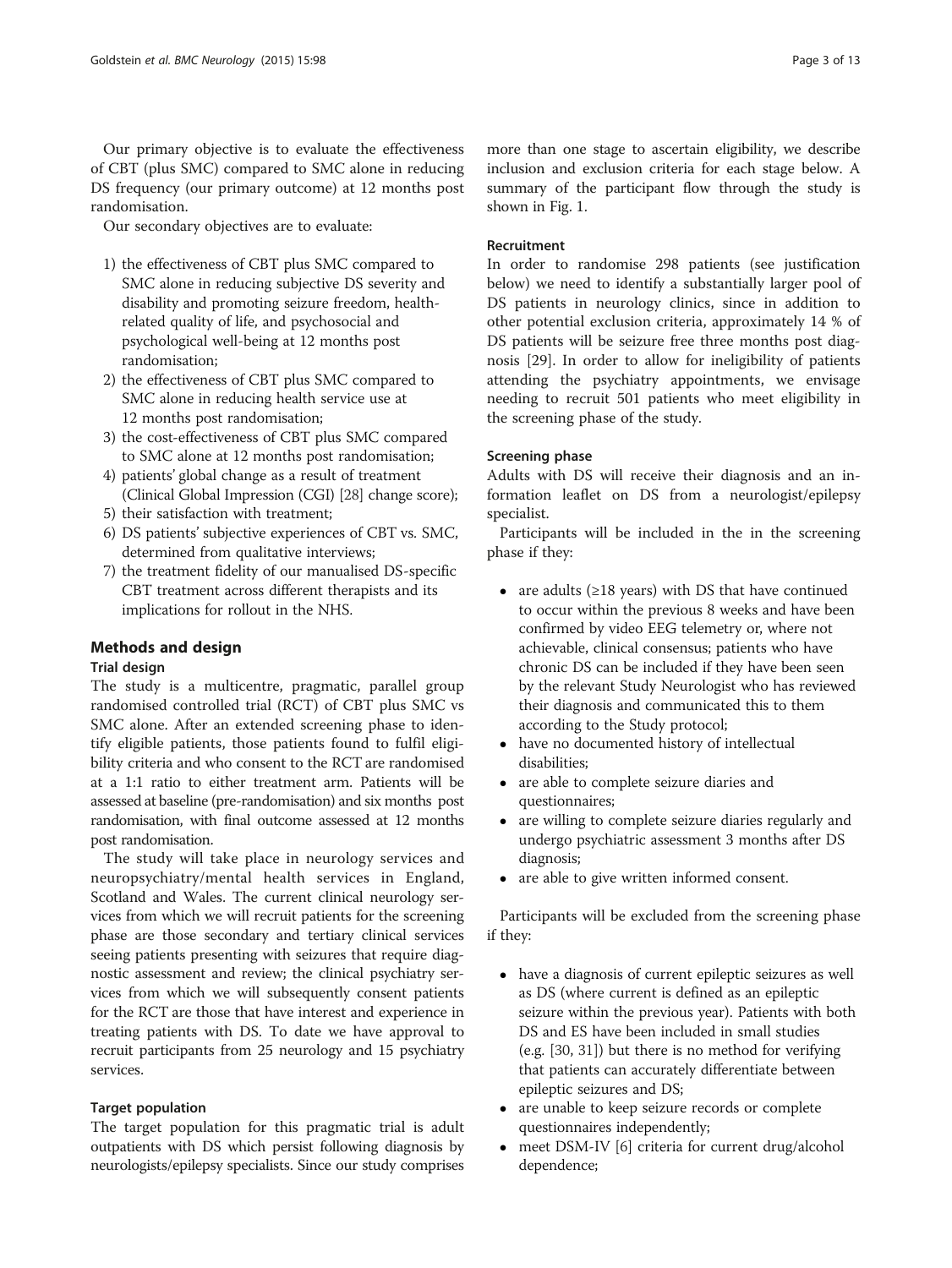<span id="page-3-0"></span>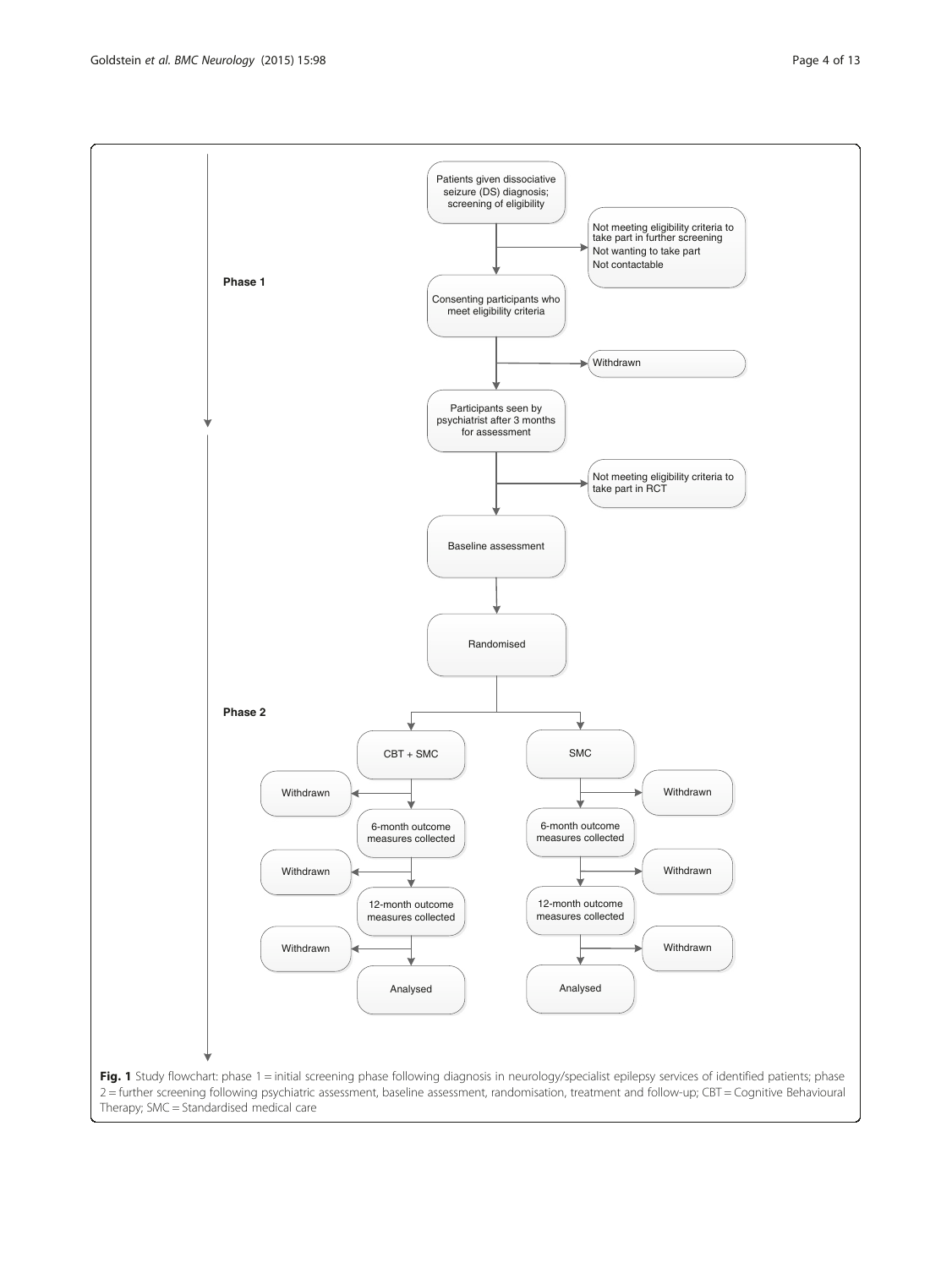- have insufficient command of English to later undergo CBT or complete questionnaires without an interpreter. Reasons for this include the need to self-rate secondary outcomes using scales not validated for non-English speaking populations, the considerable cost and uncertainty of being able reliably to engage sufficiently competent interpreters, and the need to demonstrate the delivery of therapy in terms of competence of therapists and adherence to the therapy manual;
- are currently having CBT for another disorder, if this will not have ended by the time that the psychiatric assessment takes place;
- have previously undergone a CBT-based treatment for dissociative seizures at a trial participating centre.

If patients are deemed eligible for the screening stage of the study they will be given study information and, if interested, will be contacted by phone and/or letter by a research worker. Following further eligibility checks against the above criteria and explanation of the study they will then be consented to the screening phase of the study. In addition to the provision of demographic data, participants' DS seizure occurrence (in terms of self-reported frequency and severity) will be monitored fortnightly using seizure diary completion. Data will be collected by a research worker by phone, email, text or post, depending on the participant's preference.

Three months after receiving their diagnosis of DS, those meeting eligibility criteria so far will be reviewed by a liaison psychiatrist or neuropsychiatrist with an interest and expertise in DS, to carry out the final screen for eligibility for the RCT.

Participants will be included in the in the RCT if at the psychiatrist assessment visit and pre-randomisation:

- they are adults  $(\geq 18$  years, no upper age limit) with DS, initially recruited at point of diagnosis;
- they are willing to continue to complete seizure diaries and questionnaires;
- they have provided regular seizure frequency data following receipt of DS diagnosis;
- they are willing to attend weekly/fortnightly sessions if randomised to CBT;
- they and the clinician consider that randomisation is acceptable in the participant's case;
- they are able to give written informed consent.

Participants will be excluded from the RCT if, at the psychiatric assessment visit and pre-randomisation, they:

• are having current epileptic seizures as well as DS, for reasons given above;

- have not had any DS in the 8 weeks prior to the psychiatric assessment;
- have previously undergone a CBT-based treatment for dissociative seizures at a trial participating centre;
- are currently having CBT for another disorder;<br>• have active psychosis:
- have active psychosis;<br>• meet DSM-IV [6] crit
- meet DSM-IV [\[6\]](#page-11-0) criteria for current drug/alcohol dependence; this may exacerbate symptoms/alter psychiatric state and health service use and affect recording of seizures;
- have current benzodiazepine use exceeding the equivalent of 10 mg diazepam/day;
- are thought to be at imminent risk of self-harm, after (neuro) psychiatric assessment or structured psychiatric assessment by the Research Worker with the MINI, followed by consultation with the psychiatrist.
- have a known diagnosis of Factitious Disorder.

The psychiatrist will go through the diagnosis again, undertake a clinical assessment and provide them with a further, more extensive information booklet on DS. Those patients who have continued to experience DS in the previous eight weeks and who meet the further study criteria listed above will, with their agreement be contacted by a research worker and then, if willing, consent to take part in the trial, undergo a baseline assessment and then be randomised to receive either 12 sessions of CBT (plus a booster session) plus SMC or SMC alone.

## Interventions

#### Standardised medical care (SMC)

While the provision of standard medical care to DS patients in the UK is variable [\[19](#page-12-0)], different specialities contribute to standard care in specific ways. Through the development of a protocol and the development of new as well as use of existing materials, we have established key approaches to the delivery of what is best considered here as Standardised Medical Care (SMC). This will contain elements documented elsewhere and shown to be achievable and acceptable to patients [\[29](#page-12-0)]. This approach, involving the provision of a prompt sheet, detailed leaflet for clinicians and briefing sessions for medical staff has been shown to work in other studies [[29\]](#page-12-0). The key elements of SMC are described below.

SMC will be provided to study patients by neurologists and psychiatrists. Neurologists will generally undertake the assessment and investigation and then make and deliver the diagnosis, which is the first step in the treatment pathway [[22\]](#page-12-0). Psychiatrists will provide further assessment of aetiological and maintenance factors, assess and treat complex co-morbidity and give routine advice on seizure management and adaptation but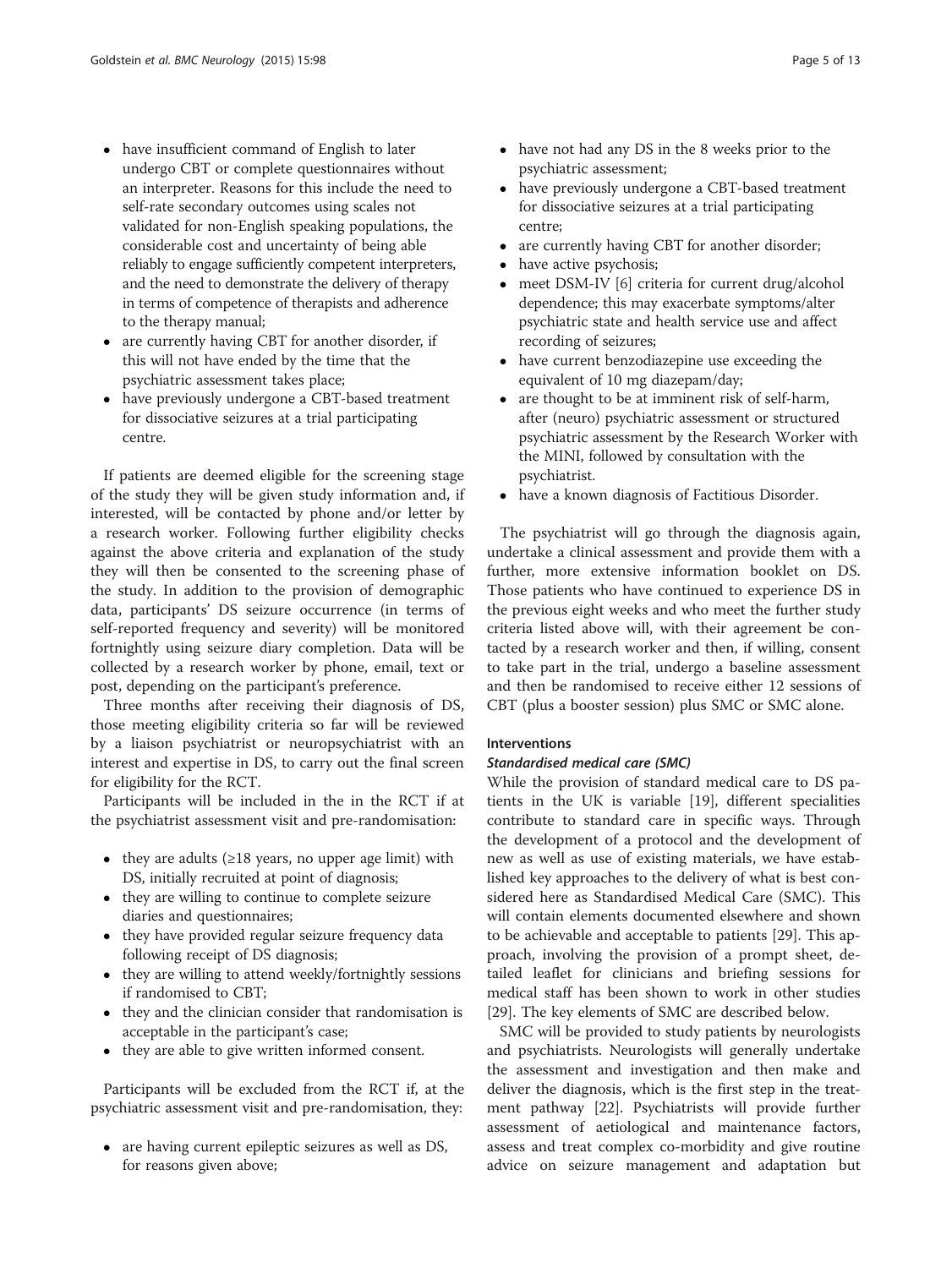without using CBT techniques. As part of SMC we have devised two information booklets about DS to be given to patients, to supplement the information given to them during their clinical appointments by the neurologists and psychiatrists. These booklets have been created with contributions from service users and a Hospital Information Officer to increase ease of reading and are as follows:

- 1. Dissociative Seizures Factsheet (Neurology) is a short booklet for neurologists to give to patients when they deliver the diagnosis.
- 2. Dissociative Seizures Factsheet (Psychiatry) is more detailed written information to supplement SMC psychiatric assessment and treatment. The aim is for this to be given to the patient at the time of the initial psychiatric assessment.

#### Neurologists' delivery of SMC

Neurologists will be expected to assess the patient in their usual way to determine the nature of the patient's seizures. In some cases it will be possible to make a secure diagnosis on the basis of the history, witness history and physical assessment. In other cases mobile phone footage, EEG or video EEG may be required to make the diagnosis. Where available and practical an EEG with concurrent video is the most reliable way to make the diagnosis but it is not mandatory. Likewise, neuroimaging is not mandatory and it is anticipated that this will be carried out only according to clinical need. Where video EEG telemetry is not available, we will accept a consensus diagnosis that either involves the agreement between two neurologists in the clinical service dealing with the patient or between the study neurologist and one neurologist within the project team.

Neurologists will not be expected to carry out a standardised psychiatric assessment. However, as with all patients attending a neurological service, if there are clearly recognisable psychiatric risks related to selfharm, harm of others or psychosis the neurologist will refer to the relevant psychiatric services, or ask the patient's general practitioner (GP) to do so.

All neurologists will be expected to give patients a copy of an information booklet about Dissociative Seizures (see above). In addition to information about DS this will include direction to self-help information (e.g. [www.nonepilepticattacks.info,](http://www.nonepilepticattacks.info) [www.neurosymptoms.org\)](http://www.neurosymptoms.org).

The neurologist will be expected to provide the following information:

1) An explanation of what DS are: i) i.e. provide the patient with a diagnostic label; ii) explain that the patients do not have epilepsy and why, drawing particular attention to positive aspects of the diagnosis (e.g. that this is not epilepsy) and

explaining why tests are confirmatory of the diagnosis; iii) explain that the person's attacks are genuine and they are not suspected of "putting on" or 'imagining' the attacks; iv) explain that the disorder is common; v) explain that the condition is potentially reversible.

- 2) An explanation of the mechanism underlying DS: We allow for the possibility that neurologists may wish to talk about the mechanism of the attacks being a 'trance-like' state called dissociation, similar to that seen in hypnosis. Individual explanations will vary according to the patient's presentation. We advise the neurologist against using any explanation that leaves the patient thinking that the doctor does not believe them or thinks they are just 'making it up'.
- 3) An explanation for referral to a psychiatrist: We recommend that the neurologist emphasises the following issues to the patient in discussing the referral to a psychiatrist and encourages them to attend: i) the doctor may be a psychiatrist but they will not think the patient is 'crazy'; ii) the psychiatrist knows about DS and has successfully helped other patients with the problem; iii) psychosocial factors are often important in understanding DS and part of the reason for referral is to explore this further; iv) to assess factors that might be maintaining the attacks.

There are other aspects of the initial neurological consultation that may vary according to the patient but could involve: i) explaining that antiepileptic drugs do not help DS, can have serious long-term side effects and should be withdrawn gradually; ii) explaining that talking treatments may be helpful for some people but the evidence is currently uncertain as to whether it is worthwhile; iii) providing explanations to family and friends about the diagnosis, and what to do when the patient has an attack; iv) providing general information about distraction techniques; and v) discussing driving regulations.

#### Further neurology follow-up

We are recommending that the neurologists offer at least one further neurology follow-up visit (although fewer or more are allowable) which may typically cover the following topics: i) overall general review of progress; ii) checking the patient's understanding of the diagnosis and explaining it again if necessary; iii) supervision of AED withdrawal; iv) management of any comorbid physical conditions; reassessment of major psychiatric risk such as self-harm or psychosis; v) recommendations for antidepressant or anti-anxiety medication prior to the first visit with the psychiatrist if clinically indicated; and vi) completion of forms about driving or from the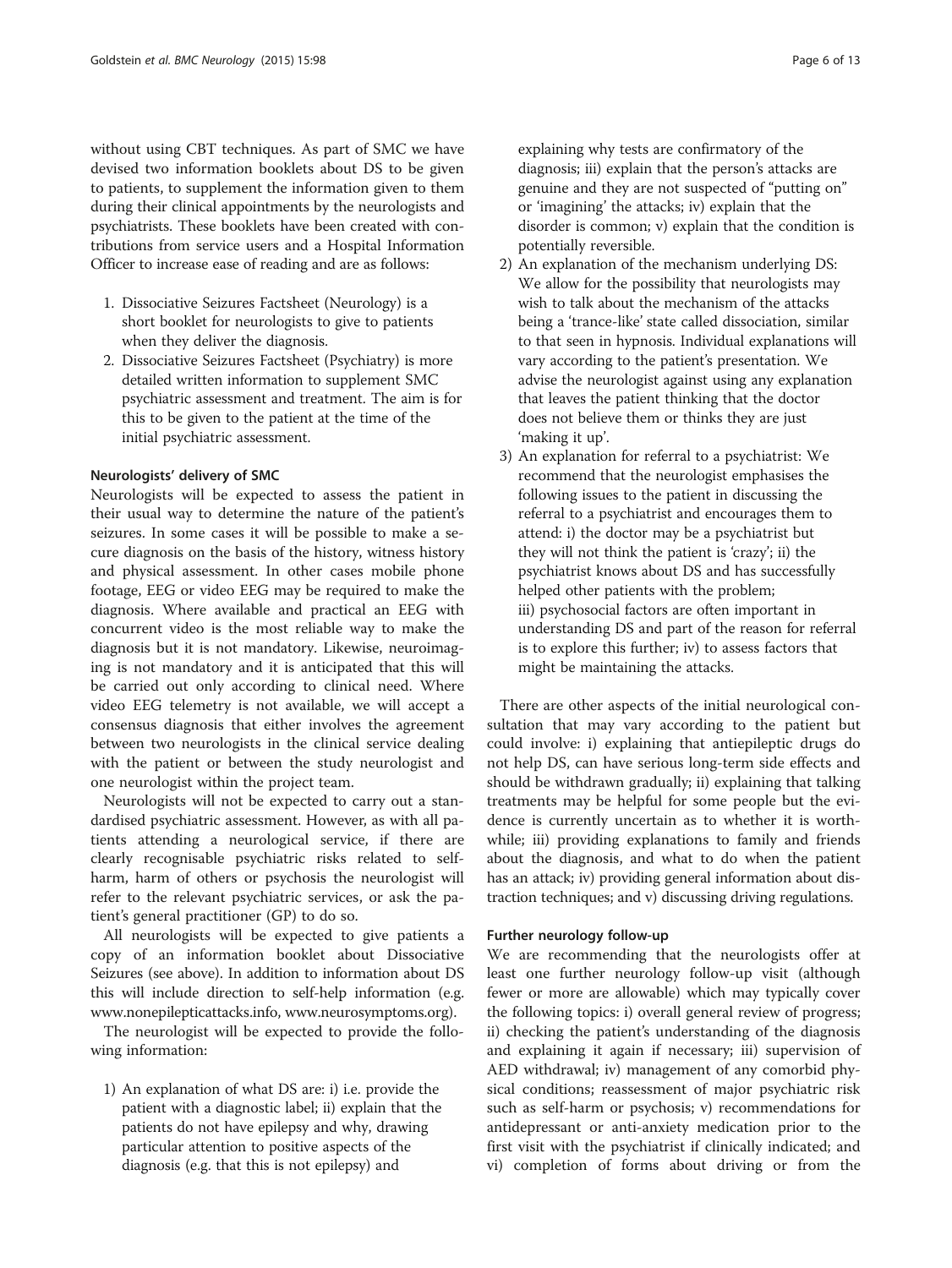Department of Work and Pensions if requested by those agencies.

#### Psychiatrists' delivery of SMC

Psychiatrists' provision of SMC of patients begins after diagnosis with an outpatient appointment as close as possible to three months after the neurological assessment.

The initial clinical psychiatric assessment will include the following components. It should include: i) a reiteration of all of the points covered by the neurologist at diagnosis, including checking the patient has received the information booklet about Dissociative Seizures that was delivered by the Neurologist and direction to selfhelp information; ii) provision of a more detailed booklet "Dissociative Seizures Factsheet (Psychiatry); iii) acknowledgement of fears about a psychiatric label; iv) clinical assessment of relevant axis 1 (e.g. depression, anxiety) and axis 2 (personality disorder traits) psychiatric disorders, including an assessment of the risk of self-harm/ suicide; v) explanation and treatment of any psychiatric comorbidity which may include provision of psychopharmacological treatment (e.g., antidepressants) or general treatment as required; vi) explanation of any other functional somatic symptoms, general advice about management and referral to physiotherapy if appropriate for mobility problems; vii) discussion of factors emerging from the clinical history that seem to have aetiological significance: relevance of predisposing, precipitating and perpetuating factors in their case if apparent; viii) provision of general information about any warning symptoms and distraction but specific techniques will not be discussed so that this does not become therapy; and ix) liaison with other mental health professionals involved in the patient's case as appropriate but referrals for other psychotherapeutic input (including use of CBT techniques) specifically for DS will not be made. The emphasis should be on psycho-education and management of comorbid psychiatric conditions in the normal way. The session may also include involvement of family or friends in the above steps as required; encouragement in social activities; return to college/work as appropriate with any necessary liaison with work/school/college to explain the disorder and assist with the correct management of DS in these environments if appropriate; completion of forms about driving or the Department of Work and Pensions if requested by those agencies.

Further SMC by psychiatrists will include support, consideration of psychiatric comorbidities and any associated drug treatment and general review but CBT techniques for DS will not be discussed.

Neurologists and psychiatrists will be provided with a prompt sheet containing the essential information to be covered during sessions, an expanded description of information they might provide to patients, a set of

Frequently Asked Questions and access to the secure section of the study website [\(www.codestrial.org\)](http://www.codestrial.org). On the website they can access trial materials and videos demonstrating delivery of the diagnosis by neurologists and explaining randomisation.

Despite some local variation (due to factors such as commissioning differences and clinicians' preferences), following the initial neurology assessment and the psychiatric assessment we anticipate up to two neurology SMC sessions and three-to-four psychiatry SMC sessions. However, due to the pragmatic nature of the study we are not prescribing the number of sessions.

#### Cognitive Behavioural Therapy (CBT)

CBT will be delivered over 12 sessions (each approximately one hour in length) over a 4–5 month period, with one booster session at 9 months post randomisation.

Our model has been developed from a single case study [[32](#page-12-0)], trialled in an open label study [\[33](#page-12-0)] and then in a pilot RCT [\[24\]](#page-12-0). Thus, based on our pilot RCT [[24](#page-12-0)] we will assess a 12-session (plus one booster session) package of CBT specifically modified for treating DS. This has been described [\[34](#page-12-0)] and tested by our group [\[24, 33](#page-12-0)].

The model is based on Lang's [[35](#page-12-0)] two-process fear escape-avoidance model and conceptualises DS as dissociative responses to cues (cognitive/emotional/physiological or environmental) that may (but not in all cases) have been associated in some cases with distressing or life-threatening experiences, such as abuse or trauma at an earlier stage in the person's life, or following events such as panic attacks or syncope and which have previously produced intolerable feelings of fear and/or distress [\[34\]](#page-12-0). There are essentially five stages to the treatment; engagement and rationale giving; teaching and use of seizure control techniques; reducing avoidance using exposure techniques; dealing with seizurerelated cognitions, facilitating the processing of emotions and where appropriate trauma; and relapse prevention.

Thus, treatment includes helping the patient to: i) develop a more coherent understanding of their DS; ii) develop an understanding of the interrelationship between cognitive, emotional, physiological and behavioural aspects of their DS; iii) understand factors maintaining the occurrence of their DS; iv) learn how to interrupt the behavioural, cognitive or physiological responses occurring prior to or at the start of the seizures; v) engage in previously avoided activities, address negative thoughts and illness attributions maintaining seizures; vi) deal with previous traumatic experiences, anxiety, low mood or low self-esteem if present, and vii) become more independent and understand the role of significant others in their illness.

Sessions include typical CBT techniques and here, importantly, completion of seizure diaries. Although our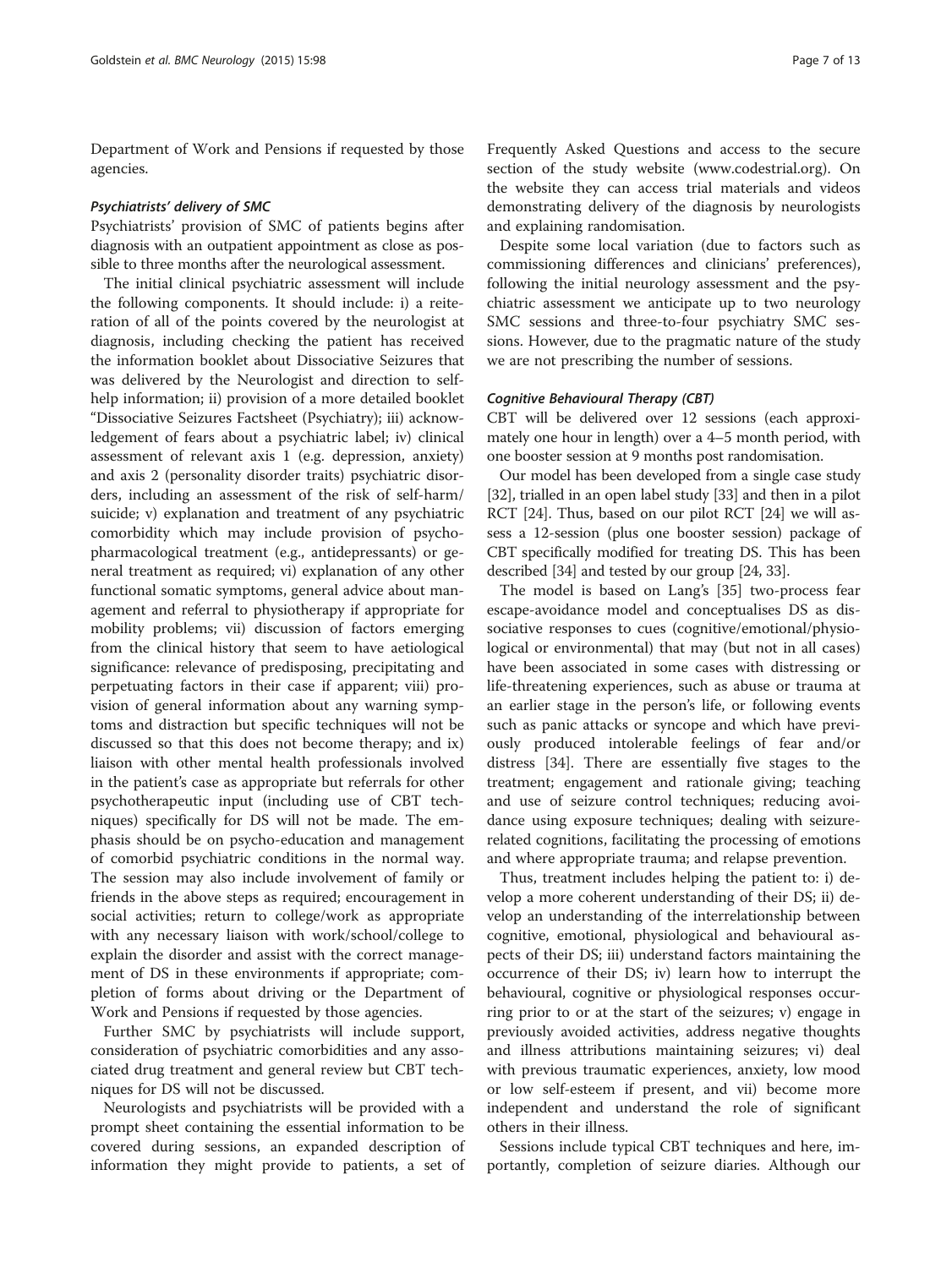treatment manual outlines the content of the 12 sessions in detail and provides hand-outs to be given to patients that supplement the content of the therapy sessions, the structure allows the treatment to be formulation-based so that particular issues raised in therapy that might be maintaining seizure occurrence (e.g. trauma-related issues) can be addressed.

Sessions will be delivered at participating National Health Service (NHS) sites. Attendance at CBT sessions will be monitored, as will reasons for rescheduling the sessions or for non-attendance. We will also record the occurrence of DS during sessions that lead to disruption of the session or injury. Therapists will rate patients' completion of homework tasks and adherence to the therapeutic model, on a sessional basis. If DS cease early in treatment we will encourage continued attendance by patients at sessions to address other significant aspects of their presentation and to focus on relapse prevention.

The CBT will be delivered by CBT therapists (health professionals, i.e. clinical psychologists/nurse therapists or other professions allied to medicine-already trained in CBT). They will be trained to deliver CBT for DS. Before treating any trial patients, therapists will attend a threeday workshop, specifically focusing on DS. The workshops will include DS-specific knowledge and skills. Therapists will receive a combination of group supervision, four-to-six weekly and, where required, individual supervision. With participants' consent, all CBT sessions will be audio-recorded. Some recordings will be used by supervisors to provide feedback to therapists to ensure adherence to the treatment model and specific treatment approach. Any significant deviations from the manual will be noted and fed back to the therapist. By adopting such an approach our experience from other illnesses suggests we can achieve expected treatment outcomes and have very little therapist effect [\[36\]](#page-12-0). We will also use the audio recordings to rate therapist competence, therapeutic alliance and adherence to the manualised therapy.

#### Outcome measures

Our primary evaluation of treatment is at 12 months post-randomisation. However, we will also collect outcome measures at 6 months post randomisation and include these in our analyses.

Our primary outcome measure is monthly DS frequency operationalised as seizure occurrence over the previous four weeks. This is a discrete variable that comprises a count of seizures and therefore will reflect all participants' outcomes, whether they improve or not during the study. Seizure frequency has been used as an outcome measure in other studies of psychological interventions for DS (e.g. [[24, 25](#page-12-0), [30](#page-12-0), [37, 38\]](#page-12-0)). This will be recorded by patients in seizure diaries, as has been done in other studies of psychotherapy for DS. We will collect seizure frequency data from the patients every two weeks by whichever means they find acceptable (diaries, text/phone/online). We will also request an overall self-report estimate of DS frequency in the previous four weeks from participants at baseline and the two followup time points, to allow for missing diary data.

Our study seeks to evaluate the effectiveness and costeffectiveness of CBT+ SMC vs SMC alone in a number of domains. Thus we have selected a range of clinical and economic secondary outcome measures. These are listed in Table [1.](#page-8-0) In view, however, of the likelihood of psychiatric comorbidities moderating outcome in this patient group, we also include at baseline a screening measure of personality disorder, the Standardised Assessment of Personality Abbreviated Scale, Self Report version (SAPAS-SR) [\[39, 40\]](#page-12-0) and a structured psychiatric screening instrument (the Mini International Neuropsychiatric Interview; MINI v6.0 [\[41\]](#page-12-0)); the prerandomisation assessment will also include a single item measure of treatment preference and a measure of expectations of treatment outcome, both of which may also moderate outcome.

#### Other baseline data

We will describe the target population in a number of ways. Demographic information (including age, gender, relationship status, presence/absence of dependants and/or a carer, ethnicity, postcode to evaluate Indices of Multiple Deprivation, employment status, receipt of state benefits, previous medical help sought for a mental health problem, previous diagnosis of epilepsy and current receipt of anti-epileptic drugs) will be collected at the beginning of the screening phase. This will be supplemented with information on self-reported preexisting medical conditions at the pre-randomisation assessment so that reports of any newly-diagnosed reported medical conditions or symptoms following randomisation can be compared to these in order to identify adverse events. Information on potential adverse events will be collected systematically at 6 and 12 months post randomisation by the research workers. We will also record demographic data and the qualifications and clinical experience of the neurologists, psychiatrists and therapists in the study.

As indicated in Table [1,](#page-8-0) we will investigate potential mediators of the treatment effect by evaluating responses at baseline and the 6 and 12 month follow-up time points on the Beliefs About Emotions Scale [\[42](#page-12-0)], three locally-developed questions to measure avoidance of people, places and activities due to DS, and a single item scale for participants to measure their confidence in the treatment they have received; we will investigate whether a further item rating their confidence in their diagnosis of DS may act as a moderator and/or mediator of the treatment effect.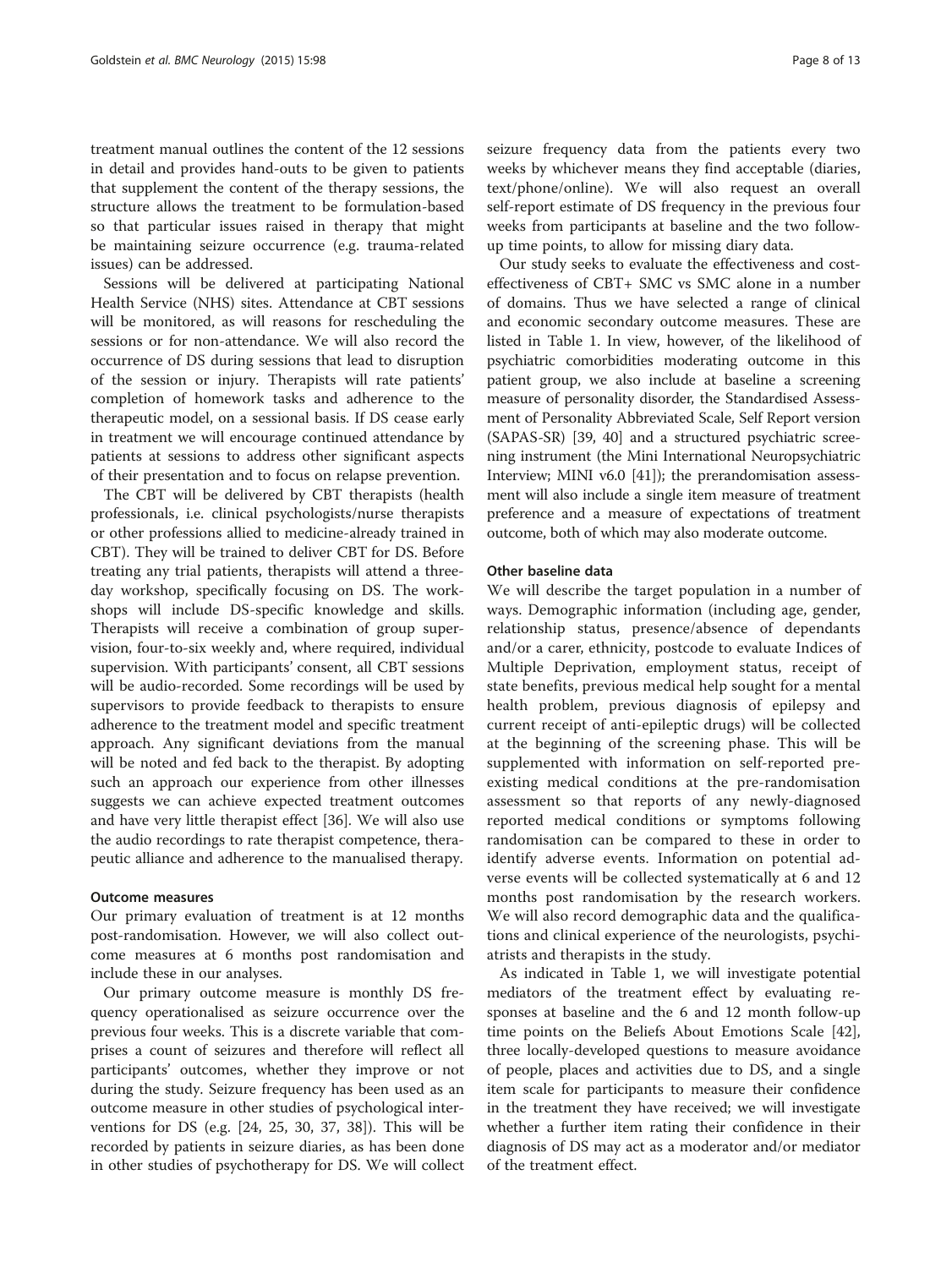| Outcome variable/domain                                                           | Standardised measure/other                                                                                                                                                                                                                                   | Putative moderators or<br>mediators of treatment<br>effects on clinical outcome | Clinical/<br>economic<br>outcomes |    | TO T1 T2 |   |
|-----------------------------------------------------------------------------------|--------------------------------------------------------------------------------------------------------------------------------------------------------------------------------------------------------------------------------------------------------------|---------------------------------------------------------------------------------|-----------------------------------|----|----------|---|
| PRIMARY OUTCOME                                                                   |                                                                                                                                                                                                                                                              |                                                                                 |                                   |    |          |   |
| Seizure frequency<br>SECONDARY OUTCOMES                                           | Seizure diary and self-report                                                                                                                                                                                                                                |                                                                                 | X.                                | X. | X X      |   |
| Seizures                                                                          | Seizure severity; Two items measuring subjective severity (intensity)<br>and bothersomeness from the Seizure Severity Scale [53]                                                                                                                             |                                                                                 | Χ                                 | X  | Χ        | X |
|                                                                                   | Longest period of seizure freedom between T1 & T2; seizure diary<br>and self-report                                                                                                                                                                          |                                                                                 | X.                                |    |          | Χ |
|                                                                                   | Seizure freedom for last 3 months of study; seizure diary and<br>self-report                                                                                                                                                                                 |                                                                                 | Χ                                 |    |          | Χ |
|                                                                                   | >50 % reduction in seizure frequency; seizure diary and self-report                                                                                                                                                                                          |                                                                                 | Χ                                 |    | X.       | X |
|                                                                                   | Informant's rating of patient's seizures; Rating as to whether<br>participant's seizures are better/same/ worse or whether they are<br>seizure free                                                                                                          |                                                                                 | X                                 |    | X X      |   |
| Health-related Quality of<br>Life (QoL)                                           | SF-12v2 (12-item measure of health-related QoL) [50]                                                                                                                                                                                                         |                                                                                 | Χ                                 | Χ  | X X      |   |
| Psychosocial functioning                                                          | Work and Social Adjustment Scale (5-item scale to measure<br>patients' own perceptions of the impact of DS on their functioning<br>in terms of work, home management, social leisure and private<br>leisure activities, family and other relationships) [54] |                                                                                 | Χ                                 | X  | X X      |   |
|                                                                                   | Avoidance of people, places and situations (3-item locally<br>devised scale)                                                                                                                                                                                 | Mediator                                                                        |                                   | X  | X X      |   |
| Psychiatric symptoms and<br>psychological distress                                | GAD7 (7-item scale to measure anxiety) [55]                                                                                                                                                                                                                  |                                                                                 | X                                 | Χ  | X X      |   |
|                                                                                   | PHQ9 (9-item scale to measure depression) [56]                                                                                                                                                                                                               |                                                                                 | Χ                                 | X  | XX       |   |
|                                                                                   | Modified PHQ15 (measure of other somatic symptoms) [57, 58]                                                                                                                                                                                                  |                                                                                 | X                                 | X  | Х        | X |
|                                                                                   | CORE-10 (10-item scale; general measure of psychological distress<br>including risk) [59]                                                                                                                                                                    |                                                                                 | X                                 | Х  | X X      |   |
|                                                                                   | 12-item Beliefs About Emotions Scale [42]                                                                                                                                                                                                                    | Mediator                                                                        |                                   | X  | Χ        | X |
| Clinical impression of<br>improvement                                             | Clinical Global Impression (CGI) [28] Change score                                                                                                                                                                                                           |                                                                                 | Χ                                 |    | X X      |   |
|                                                                                   | Clinical Global Impression (CGI) [28] Change score rated by<br>clinician (psychiatrist or neurologist)                                                                                                                                                       |                                                                                 | Χ                                 |    |          | Χ |
|                                                                                   | Clinical Global Impression (CGI) [28] Change score rated by CBT<br>therapist at end of session 12 of CBT                                                                                                                                                     |                                                                                 | Χ                                 |    |          |   |
| Satisfaction with treatment<br>and beliefs relating to<br>diagnosis and treatment | Single item measure of satisfaction with treatment                                                                                                                                                                                                           |                                                                                 | Χ                                 |    | X X      |   |
|                                                                                   | Belief in diagnosis of DS (single item; 11 point scale)                                                                                                                                                                                                      | Mediator and/or<br>moderator                                                    |                                   | X  | X X      |   |
|                                                                                   | Belief in having been given the correct treatment (single item;<br>11 point scale)                                                                                                                                                                           | Mediator                                                                        |                                   | X  | X X      |   |
| Health economics                                                                  | Client Service Receipt Inventory [46]: Formal and informal health<br>service use                                                                                                                                                                             |                                                                                 | X                                 | X  | X X      |   |
|                                                                                   | EQ-5D-5L (5-item, 5 level measure) [49]                                                                                                                                                                                                                      |                                                                                 | Χ                                 | X  | X X      |   |
|                                                                                   | Linkage data sets <sup>a</sup> from Health and Social Care Information Centre<br>(Hospital Episode Statistics) eDRIS (NHS National Services Scotland<br>Information Services Division (ISD) and NHS Wales Informatics                                        |                                                                                 | Χ                                 | X  | X X      |   |

#### <span id="page-8-0"></span>**Table 1** Primary and secondary outcome measures and times of data collection

T0 = Baseline (prerandomisation) (face to face); T1 = 6 month follow-up (postal); T2 = 12 month follow-up (face-to face) a All data sought electronically

Service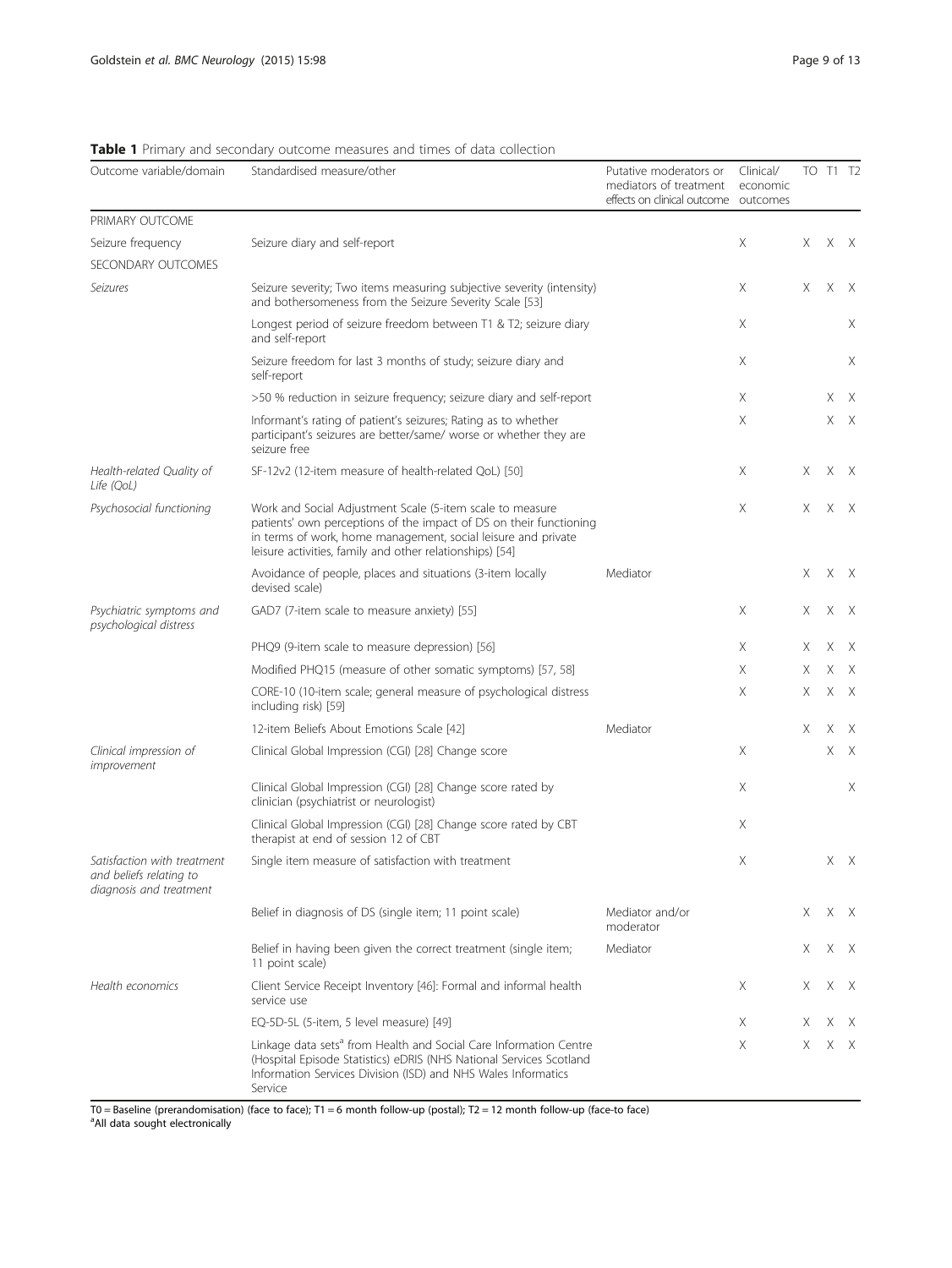#### Sample size calculation

We based our power calculation on the effect size obtained in our pilot RCT study [[24](#page-12-0)]. This data represented the largest study of this kind to date and importantly included a control group. Our previous pilot trial's analysis, which controlled for pre-randomisation seizure frequency, reported a standardised effect size for the reduction in seizure frequency under CBT compared to SMC at the end of CBT treatment of Cohen's  $d = 0.75$ (log scale). Our previous study also detected a more conservative and moderate effect size of Cohen's d = 0.42 on the log-scale at a follow-up time more directly comparable to the current 12-month post randomisation point (median seizure frequency in the CBT group: 12 at prerandomisation, 1.5 at follow-up; median frequency in the SMC group: 8 at pre-randomisation, 5 at follow-up). We consider this effect to be clinically important and therefore base our power calculation on this moderate effect size. To detect an effect of  $d = 0.42$  with 90 % power using a 2-sided  $t$ -test for log-frequencies at the 5 % significance level, we need 121 participants/group. The sample size must be inflated to allow for potential therapist effects within the CBT group, since each therapist will most likely treat several patients. Based on a typical therapist intraclass correlation coefficient of 0.02 [\[43](#page-12-0)] and 15 therapists delivering CBT (average workload 10 patients/therapist), 149 participants are needed per arm to achieve 92.6 % power. We will record pre-randomisation seizure frequencies and include this information as a covariate in the analysis model. This will increase the precision of our future intervention effect estimate. To account for this precision gain and the subsequent reduction in sample size requirement, we can apply a deflation factor to the estimated sample size [\[44\]](#page-12-0). We calculated the size of this deflation factor as 0.8367 based on a correlation of  $r = 0.42$  between pre-randomisation and follow-up in DS frequencies [[24](#page-12-0)]. Finally, in our pilot RCT, 7/66 patients were entirely lost at follow-up. We therefore need to inflate the sample size allowing for a more conservative rate of 17 % attrition at 12-month follow-up. Our final randomisation target is 298 participants (149 per arm).

#### Randomisation and concealment

Randomisation will be carried out by the King's Clinical Trials Unit (KCTU: [www.ctu.co.uk](http://www.ctu.co.uk)) based at the Institute of Psychiatry, Psychology and Neuroscience, using a web-based system. Randomisation takes place once participants have consented to take part in the trial and baseline assessments have been undertaken. The unit of randomisation will be the individual participant. Stratified randomisation with randomly varying block sizes will be used to ensure 1:1 allocation within each of the locations of the neuro/liaison psychiatry clinics from which DS patients are recruited. Allocation will be concealed from the research workers who undertake trial data collection, and also from the trial statistician. The Trial Manager will receive notification of the allocation so that therapists can be informed that they need to arrange to see those participants requiring CBT. We will require research workers to indicate if they have become unblinded and when this occurred, so that outcome assessments can be undertaken by blinded assessors.

#### Statistical analysis

Statistical analyses of the primary and secondary outcomes will be conducted after the database has been locked, with no interim analyses. All analyses will adopt the intention to treat principle. Descriptive statistics will describe the characteristics of the initial pool of patients in the screening phase, and also those entering the RCT. For the primary seizure frequency outcome, treatment effectiveness will be assessed by estimating the incidence rate ratio (IRR), comparing the CBT + SMC and SMC arms at the 12-month follow-up time point. Generalised linear mixed modelling (GLMM) assuming a Poisson distribution, a log-link and allowing for possible overdispersion will provide this estimate. The dependent variable of this analysis model will be seizure frequency at 6- and 12 months post randomisation. The explanatory variables will be baseline seizure frequency, randomisation stratifier (liaison/neuropsychiatry clinics), and trial arm, time (6 or 12 months post-randomisation) and trial arm x time interaction. All the available post-randomisation data is modelled simultaneously to gain precision. The model includes the interaction term to allow for time-varying treatment effects. The model also contains participantvarying random intercepts to account for the correlation between the two repeated measures, and will consider including random effects to account for effects of the doctor delivering SMC and therapist-varying intercepts in the CBT arm to account for therapist effects. The models are estimated using maximum likelihood analysis and will allow for missing outcome data under the missing at random (MAR) assumption. The effect of departures from this assumption on results will be assessed using sensitivity analyses [\[45\]](#page-12-0). Analyses of secondary outcomes will use a similar approach (for example, continuous outcomes such as quality of life will be analysed using a linear mixed model).

#### Cost effectiveness analysis

We will undertake a cost-effectiveness analysis from a (i) health and social care and (ii) societal perspective (including lost productivity and informal care). The number and duration of CBT sessions will be centrally recorded and other service utilisation will be recorded with the Client Service Receipt Inventory [\[46](#page-12-0)] questionnaire at baseline, and at 6-and 12-month follow-ups.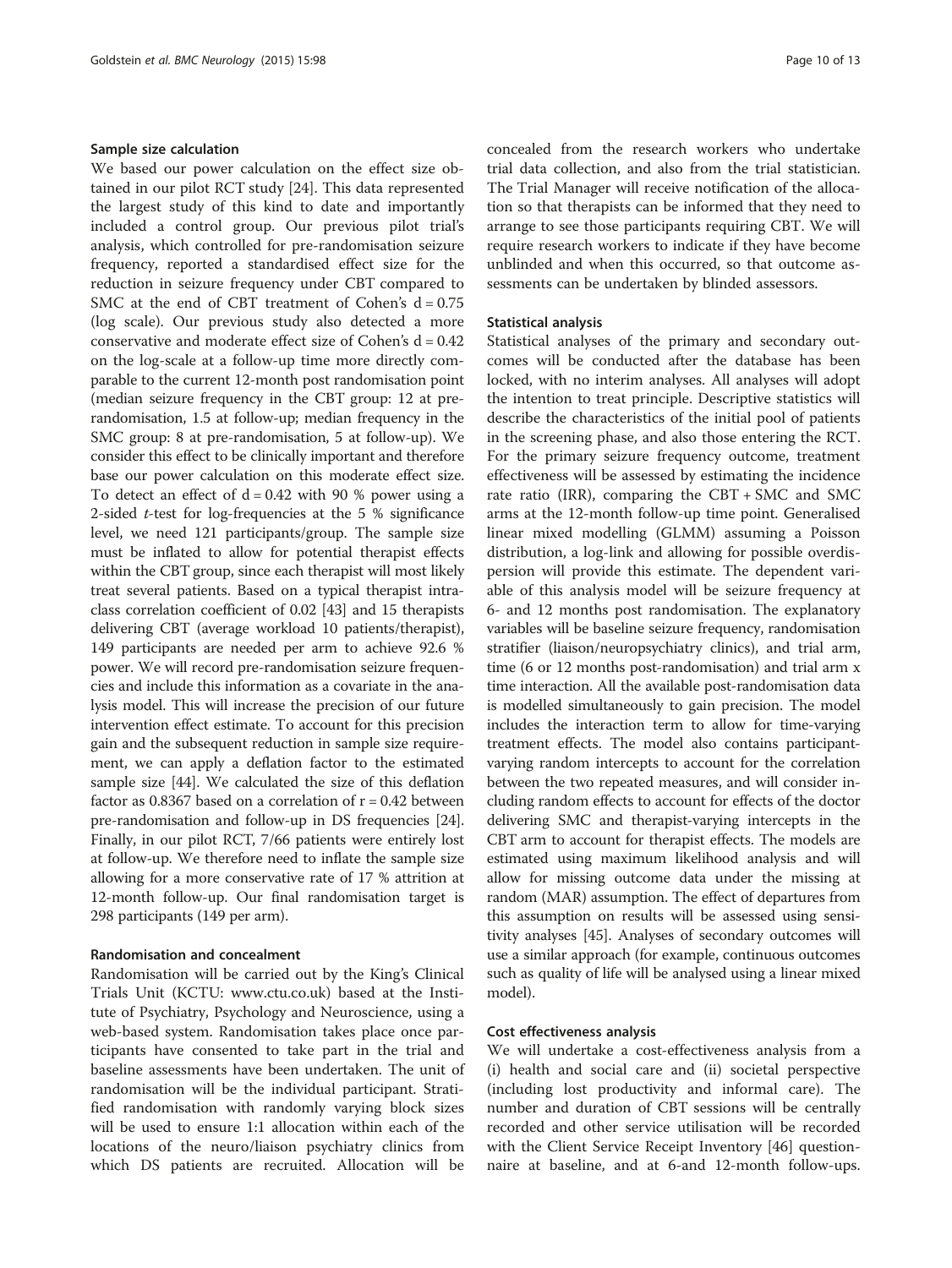This will include primary and secondary care contacts, social care use, care from family members and medication. We will also record lost work time. Information from Hospital Episode Statistics will also be used to estimate hospital use.

Intervention costs for the CBT sessions will be based on factors such as salaries, overheads, training and supervision. Unit costs for other services will be obtained from national sources [\[47](#page-12-0), [48](#page-12-0)]. Costs of lost work and informal care will be based on average wage rates but with alternative values used in sensitivity analyses. Costs will be combined with the primary outcome measure (change in DS frequency) and also QALYs generated from the EQ-5D-5L [\[49\]](#page-12-0) using area-under-the-curve methods. In sensitivity analyses we will use the SF-6D, generated from the SF-12v2 [[50\]](#page-12-0), to derive QALYs via an algorithm developed by economists at the University of Sheffield [\[51\]](#page-12-0). If the intervention is less expensive and more effective than SMC then it will be 'dominant'. If it is more expensive and more effective, incremental cost-effectiveness ratios will be constructed to show the extra cost incurred to achieve a one-unit reduction in DS frequency or one extra QALY. Uncertainty around cost-effectiveness estimates will be explored using costeffectiveness planes (derived from incremental costoutcome pairs from 1000 bootstrapped resamples) and cost-effectiveness acceptability curves (CEACs - derived using the net benefit approach). In addition to the use of the SF-6D, sensitivity analyses will also be conducted around the costs of the intervention, informal care and lost employment. There has been limited previous research in this area and this trial will provide evidence on the impact of CBT in DS patients over a one-year follow-up.

#### Qualitative study

We will undertake a nested qualitative study to investigate the illness attributions, treatment preferences and experiences of trial participants. In-depth interviews with 20 patients selected across sites who have received CBT + SMC and 10 who have only received SMC will be undertaken to understand what they felt to be beneficial in terms of the interventions, and what made it easy or more difficult for them to take part. We will also enquire about the extent to which they have been able to implement the content of the CBT, and their views of the content of the therapy. We will include participants who did not attend all the CBT sessions, as well as those who did. The interviews will take place in participants' homes or will be office-based. The interviews will be digitally recorded and transcribed. Thematic Framework Analysis [[52](#page-12-0)] will be carried out by at least two Research Workers under the supervision of an experienced qualitative researcher and rigour will be increased by them undertaking independent coding, followed by discussion meetings to agree a coding framework, to reduce bias in the interpretation of themes. Triangulation of the findings from the qualitative analysis with the results of the quantitative outcome measures will increase understanding of the trial process and may assist in understanding anomalies in outcomes.

#### Data handling and monitoring

We will collect data on paper source data worksheets. Data will then be entered onto the InferMed MACRO online data entry system, on a study specific database designed and hosted at the KCTU. The system is compliant with Good Clinical Practice and FDA 21 CFR Part 11. Randomisation and post-randomisation information will be accessed directly by the trial statistician using CTU systems.

In addition to a Trial Management Group (TMG), monitoring of the trial activities and recruitment will be undertaken by the Trial Steering Committee (TSC) and the DMEC. The DMEC will monitor recruitment into both the initial screening (phase 1) and randomisation (phase 2) stages of the trial on a monthly basis. Monitoring by the study team, the Trial Manager and the KCTU will ensure that the trial complies with Good Clinical Practice and maintains scientific integrity. The Trial Manager will monitor data collection procedures and undertake source verification checking against the paper data records at regular intervals.

We have developed a protocol for monitoring adverse events during both the screening and RCT phases of the study. While we may become aware of adverse events at any stage of the study, research workers will specifically enquire about these at the 6-and 12-month post randomisation follow-up points. We anticipate a high rate of these events, given the likely psychiatric comorbidity in this patient group, but we will distinguish between serious adverse events that are likely/unlikely to be due to the intervention in the RCT phase of the study. At the end of the study, three independent scrutineers, with clinical experience of working with DS patients, will assess whether events were serious or non-serious.

#### **Discussion**

To our knowledge this is the first adequately powered randomised controlled trial of a psychological intervention to treat DS, anywhere in the world. The study has considerable challenges given the different care services involved and the likely psychiatric comorbidity of patients, which may make study compliance difficult, although the collaboration of a large number of clinicians and researchers with expertise in DS may facilitate means to encourage compliance. The study is set in the context of the UK NHS and if it yields a positive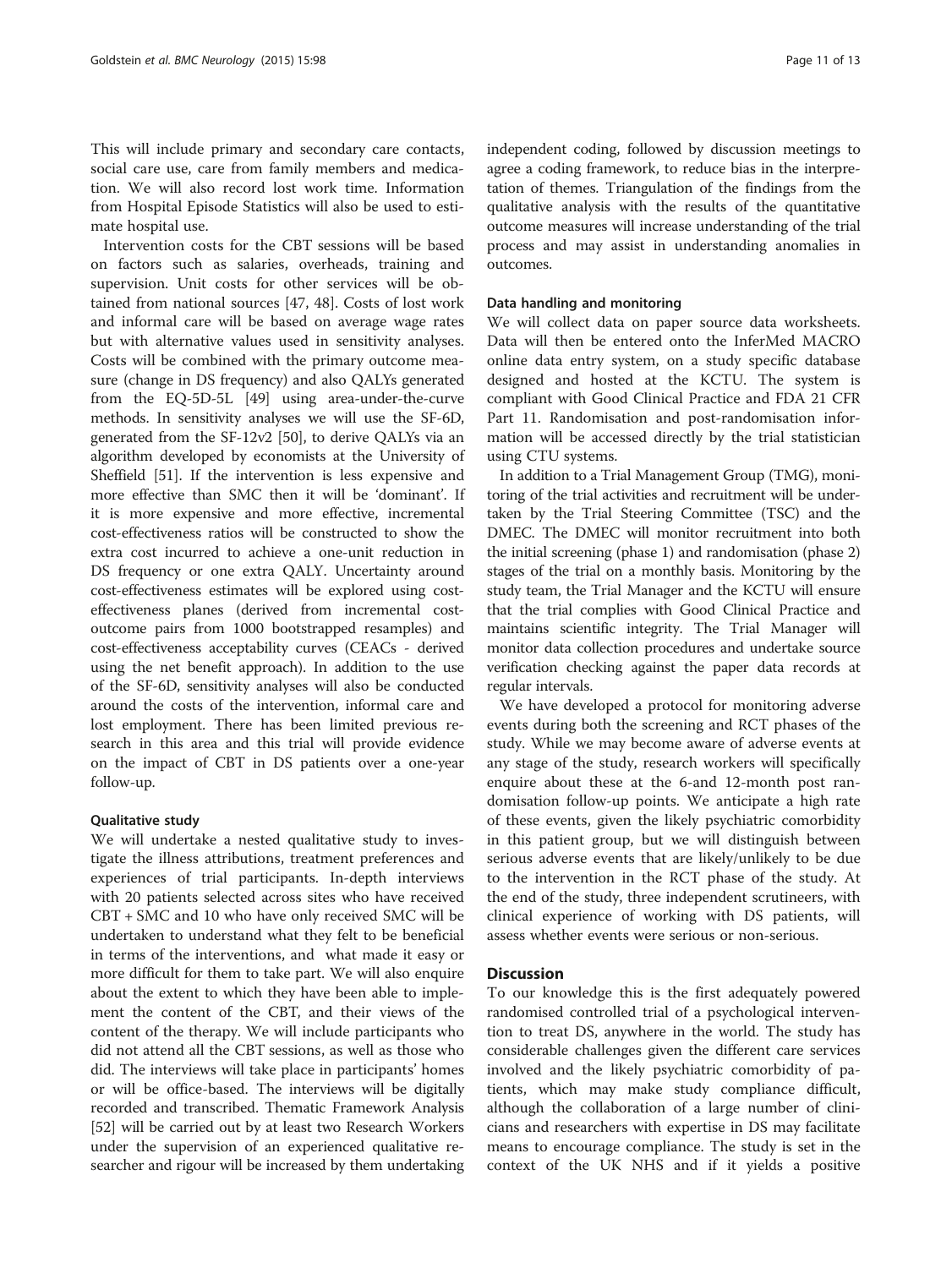<span id="page-11-0"></span>outcome in terms of clinical and cost effectiveness, it will provide the opportunity for the NHS to commission evidence-based care for this group of patients, for whom the availability of care provision is currently notably inconsistent.

#### Ethics approval

NRES Committee London-Camberwell St Giles. Reference number 13/LO/1595.

#### Trial status

Ongoing (recruiting participants).

#### Abbreviations

CBT: Cognitive behavioural therapy; DS: Dissociative seizures; SMC: Standardised medical care.

#### Competing interests

Alan Carson is the unpaid President of British Neuropsychiatry Association, a paid editor of the Journal of Neurology, Neurosurgery and Psychiatry, and has received fees for expert testimony in court on a range of neuropsychiatric topics including dissociative seizures.

Trudie Chalder is a paid editor of the Journal of Mental Health. Markus Reuber receives payments from Elsevier in his role as Editor-in-Chief of Seizure–European Journal of Epilepsy.

Jon Stone runs a free website for patients with functional and dissociative neurological symptoms including DS [\(www.neurosymptoms.org](http://www.neurosymptoms.org)) that is mentioned in study materials.

None of the other authors have any competing interests to declare.

#### Authors' contributions

LHG led the application for the current funding from NIHR HTA and prepared the first draft of the protocol paper, with contributions from all authors. All authors contributed to the subsequent drafts of the paper and approved its content.

#### Acknowledgements

We are grateful to a number of service users from our clinical services and from the BRC Service Users Advisory Group at the South London and Maudsley NHS Foundation Trust and King's College London, as well as Roslyn Byfield (Information Officer, South London and Maudsley NHS Foundation Trust) who commented on different drafts of our study materials at various stages. In addition we wish to thank Margaret Rawnsley who, on behalf of Epilepsy Action, provided training for the service user representatives on our Trial Management Group and Trial Steering Committee. We wish to acknowledge the independent members of our Trial Steering Committee (Prof C Williams (Chair), Prof E Watkins, Prof S Jones, Dr. G Barton and two service user representatives (including Lorna Sprague) and of our DMEC (Prof K Lovell (Chair), Prof A Marson, Dr. JP Leech, Dr. R Pickering) as well as the two service user members (Carole Eastwood and Michele Moore) of the Trial Management Group, for their input and support for the study. We are also grateful for the support of the Mental Health Research Network, the Welsh Epilepsy Research Network and the Scottish Mental Health Research Network.

We are very grateful to our research team to date (Sarah Bates, Sally Halsall, Harriet Jordan, Nicholas Magill, Iain Perdue, Emily Robinson, Stevie Williams, Hannah Wiseman, and Gregory Yates), our many neurology and psychiatry collaborators, CBT therapists and the research nurses and Clinical Studies Officers for their work in setting up the study and implementing the protocol.

#### Funding

This protocol describes independent research funded by the National Institute for Health Research (Health Technology Assessment programme, 12/26/01, COgnitive behavioural therapy vs standardised medical care for adults with Dissociative non-Epileptic Seizures: A multicentre randomised controlled trial (CODES)). LHG and SL receive salary support from the National Institute for Health Research (NIHR) Dementia Biomedical Research Unit (LHG) and the NIHR Biomedical Research Centre for Mental Health (SL) at the South London and

Maudsley NHS Foundation Trust and King's College London. The views expressed in this publication are those of the authors and not necessarily those of the NHS, the NIHR or the Department of Health. JS receives support from NHS Research Scotland (NRS) as a Career Researcher and the CODES research team also acknowledges the financial support of NHS Research Scotland (NRS) through the Edinburgh Clinical Research Facility.

#### Author details

<sup>1</sup>Department of Psychology, Institute of Psychiatry, Psychology and Neuroscience, King's College London, De Crespigny Park, London SE5 8AF, UK. <sup>2</sup>South London and Maudsley NHS Foundation Trust, Denmark Hill, London SE5 8AZ, UK.<sup>3</sup>King's College London, Institute of Psychiatry, Psychology and Neuroscience, Department of Biostatistics, De Crespigny Park, London SE5 8AF, UK. <sup>4</sup>Department of Clinical Neurosciences, Western General Hospital, Edinburgh EH4 2XU, UK. <sup>5</sup>Department of Rehabilitation Medicine and Department of Clinical Neurosciences, Royal Edinburgh Hospital, Morningside Terrace, Edinburgh EH10 5HF, and University of Edinburgh, Edinburgh, UK. <sup>6</sup>Clinical Imaging Sciences Centre, Brighton and Sussex Medical School, Falmer, Brighton BN1 9RR, UK. <sup>7</sup>Academic Neurology Unit, University of Sheffield, Royal Hallamshire Hospital, Glossop Road, Sheffield S10 2JF, UK. <sup>8</sup>King's College London, Institute of Psychiatry, Psychology and Neuroscience, Department of Basic and Clinical Neuroscience, De Crespigny Park, London SE5 8AF, UK. <sup>9</sup>King's College London, Institute of Psychiatry, Psychology and Neuroscience, Department of Health Service and Population Research, De Crespigny Park, London SE5 8AF, UK.<sup>10</sup>King's College London, Institute of Psychiatry, Psychology and Neuroscience, Department of Psychological Medicine, De Crespigny Park, London SE5 8AF, UK.

#### Received: 27 May 2015 Accepted: 7 June 2015 Published online: 27 June 2015

#### References

- 1. Malmgren K, Reuber M, Appleton R. Differential diagnosis of epilepsy. In: Shorvon S, editor. Oxford textbook of epilepsy and epileptic seizures. Oxford: Oxford University Press; 2012. p. 81–4.
- 2. Angus-Leppan H. Diagnosing epilepsy in neurology clinics: a prospective study. Seizure. 2008;17(5):431–6.
- 3. Duncan R, Razvi S, Mulhern S. Newly presenting psychogenic nonepileptic seizures: incidence, population characteristics, and early outcome from a prospective audit of a first seizure clinic. EpilepsyBehav. 2011;20(2):308–11.
- 4. Reuber M, Fernandez G, Bauer J, Helmstaedter C, Elger CE. Diagnostic delay in psychogenic nonepileptic seizures. Neurology. 2002;58:493–5.
- 5. Reuber M, Pukrop R, Bauer J, Helmstaedter C, Tessendorf N, Elger CE. Outcome in psychogenic nonepileptic seizures: 1 to 10-year follow-up in 164 patients. Ann Neurol. 2003;53(3):305–11.
- 6. American Psychiatric Association. Diagnostic and statistical manual of mental disorders (4th Edition-DSM-IV). Washington DC American Psychiatric Association; 1994.
- 7. American Psychiatric Association. Diagnostic and statistical manual of mental disorders Fifth edition. United States: American Psychiatric Association; 2013.
- 8. World Health Organisation. The ICD-10 classification of mental and behavioural disorders. Diagnostic criteria for research. Geneva, Switzerland: World Health Organisation; 1993.
- 9. Mellers JDC. The approach to patients with 'non-epileptic seizures'. Postgrad Med J. 2005;81(958):498–504.
- 10. McKenzie PS, Oto M, Graham CD, Duncan R. Do patients whose psychogenic non-epileptic seizures resolve, 'replace' them with other medically unexplained symptoms? Medically unexplained symptoms arising after a diagnosis of psychogenic non-epileptic seizures. J Neurol Neurosurg Psychiatry. 2011;82(9):967–9.
- 11. Duncan R, Oto M, Wainman-Lefley J. Mortality in a cohort of patients with psychogenic non-epileptic seizures. J Neurol Neurosurg Psychiatry. 2012;83(7):761–2.
- 12. Al Marzooqi SM, Baker GA, Reilly J, Salmon P. The perceived health status of people with psychologically derived non-epileptic attack disorder and epilepsy: a comparative study. Seizure. 2004;13:71–5.
- 13. Goldstein LH, Mellers JD. Ictal symptoms of anxiety, avoidance behaviour, and dissociation in patients with dissociative seizures. J Neurol Neurosurg Psychiatry. 2006;77(5):616–21.